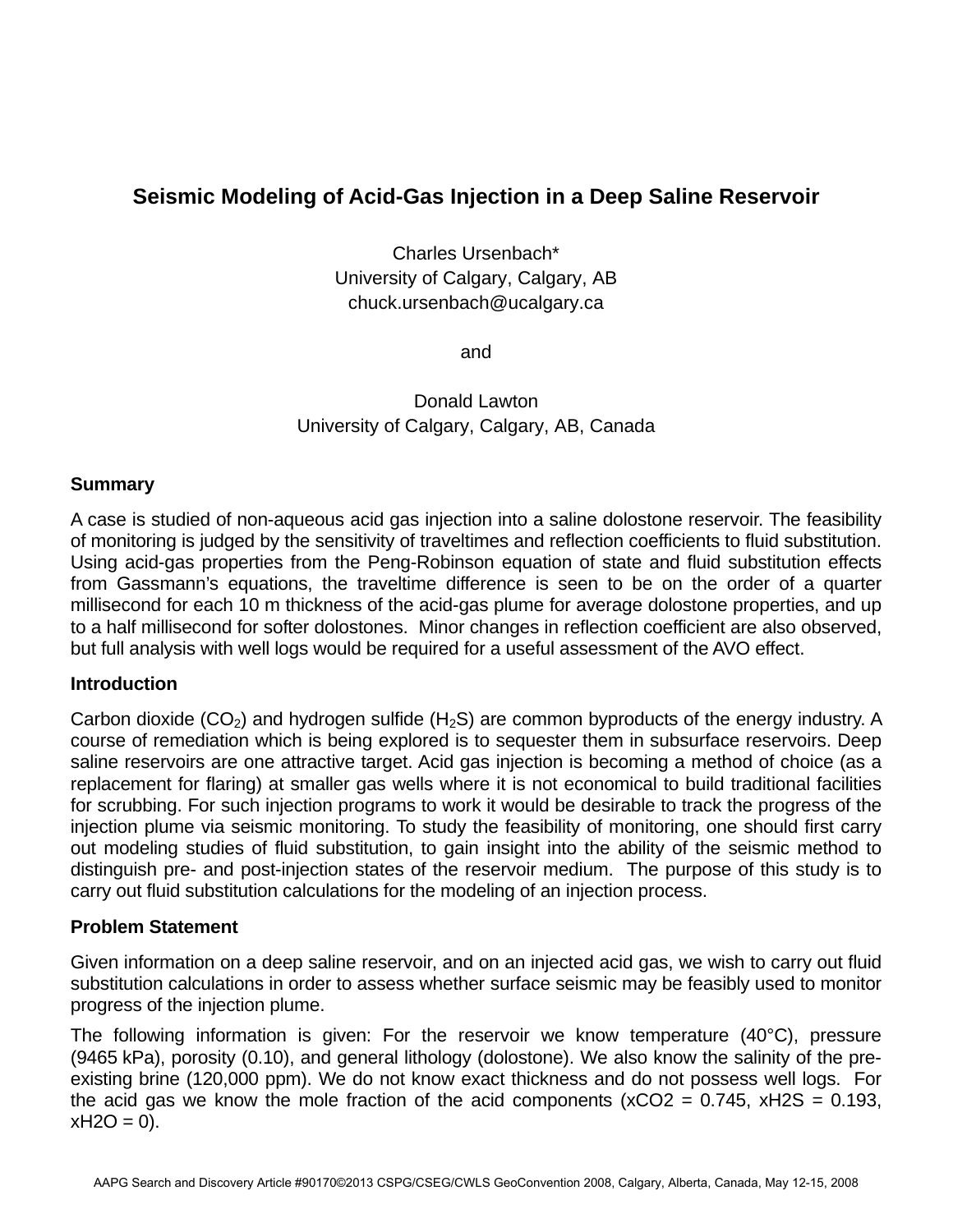The above information represents one case of interest that will be used for concreteness; however this report is more concerned with developing methodology that may be applied or adapted to a variety of acid-gas injection scenarios.

# **Proposed Method**

Given the information above, the general approach to this problem will consist of the following steps:

1) Determine acoustic properties (at reservoir temperature and pressure) of relevant fluids. 2) Obtain elastic properties of the reservoir rock for some reference saturated state, and the elastic properties of the mineral(s) comprising it. 3) Determine the change in reservoir elastic properties due to fluid substitution via Gassmann's equation.

Determining fluid properties: Three fluids are of interest in this case, water, brine and non-aqueous acid gas. The acoustic properties of water and brine (i.e. density and P-wave velocity) are readily determined from available empirical relations, if the salinity of the brine is known and is due to the species NaCl. These expressions are available, for instance, in Batzle and Wang (1992) or Mavko et al. (1998).

Acid gas, while a key player in refining operations, has not been much on the exploration or development radar before now. Thus its acoustic properties have not been well-investigated. A variety of approaches are possible for calculating properties of acid gas. We follow the recommendation of Carroll (2002) who has shown that the Peng-Robinson equation of state (Peng and Robinson, 1976) provides an adequate description of non-aqueous acid gas.

Determining reservoir rock properties: Normally the elastic properties of a reservoir are estimated from well-log data, especially if P-wave and S-wave sonic logs are available. This section addresses the case when such data is not available. In this case we can make use of literature data to estimate reasonable values for the elastic properties of water-saturated dolomite of known porosity.

Our source for literature data is Mavko et al. (1998), p. 292-293. Graphs are presented there for correlation of various quantities, along with best-fit correlations. The three results of interest to us are

$$
V_{\rm P} \text{ [km/s]} = 6.6067 - 9.3808 \phi \tag{1}
$$

$$
V_{\rm S} \, [\rm km/s] = 3.5817 - 4.7194 \, \phi \tag{2}
$$

$$
\rho \text{ [g/cm}^3 \text{]} = 1.8439 + 0.13786 \ V_P \text{ [km/s]}
$$
 (3)

Thus for a given porosity one can estimate three typical elastic properties for water-saturated dolomite. From the scatter of data in the graphs, one can also visually estimate an uncertainty in each of these values. Thus, for instance,  $V_P$  of water-saturated dolostone is likely to be in the range 5.2 – 6.2 km/s, with a most probable value of 5.7 km/s.

We also require elastic properties (or at least bulk modulus and density) of the mineral dolomite,  $CaMg(CO<sub>3</sub>)<sub>2</sub>$ , of which the rock matrix is composed. Again we turn to data from Mavko et al. (1998, p. 308) which lists three values for these properties. We have used the average of all listed values for our calculation.

Fluid substitution calculations: The most common (though not the only) approach to performing fluid substitution calculations is to use the Gassmann equation (Mavko et al., 1998):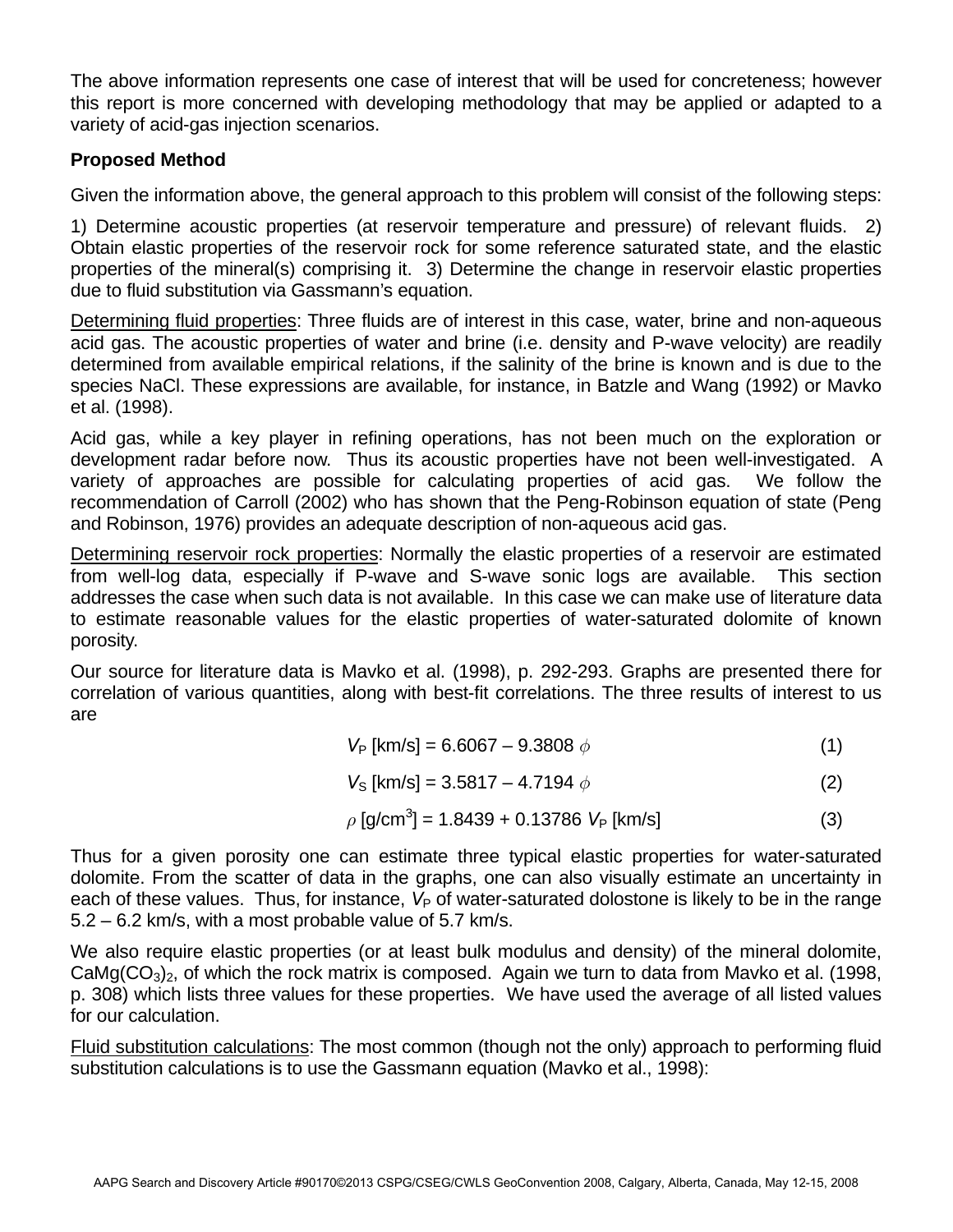Once one has all elastic properties for the brine and acid-gas saturated states, one can obtain velocities as well, and then one can perform seismic modeling to assess whether seismic monitoring will be able to follow progress of the injection plume.

# **Fluid Substitution Results**

We have used equations 1-3 and the data above to calculate elastic properties after fluid substitution. As the composition of the acid gas is not fully defined, it is assumed that the remaining 6.2% consists of methane gas. Application of standard Gassmann substitution beginning with water-saturated rock yields ( $\rho$ , $V_P$ , $V_S$ ) equal to (2.6 g/cm<sup>3</sup>, 5.8 km/s, 3.1 km/s) for the brine-saturated rock and (2.5 g/cm<sup>3</sup>, 5.4 km/s, 3.1 km/s) for the acid-gas-saturated rock.

# **Modeling Results**

Monitoring fluid substitution in the subsurface can be accomplished by a variety of methods, depending on what properties are most sensitive to a change in fluid. Two characteristics of seismic data that can be influenced are traveltime through the reservoir and amplitude variation with offset (AVO) at the top or bottom of the reservoir.

Traveltime calculations: The difference in two-way traveltime for a P-wave traveling vertically through a reservoir containing either brine or acid gas is given by

$$
\Delta T = 2d \left( \frac{1}{V_p(\text{acid gas})} - \frac{1}{V_p(\text{brine})} \right),\tag{4}
$$

where d is the thickness of the reservoir. Using data above we find that there is a 0.26 ms increase in two-way traveltime after fluid substitution, for each 10 m thickness of the reservoir.

 Because precise information is not available on the elastic properties of the reservoir, it is also of interest to see how this traveltime difference estimate varies with properties of the reservoir. To accomplish this the calculations for fluid substitution and for equation 4 were re-executed several times for various values of  $V_P$  from 5.2 to 6.2 km/s. The results are shown in Figure 1.



Figure 1: The effect of reservoir rock V<sub>P</sub> on two-way traveltime differences resulting from fluid substitution.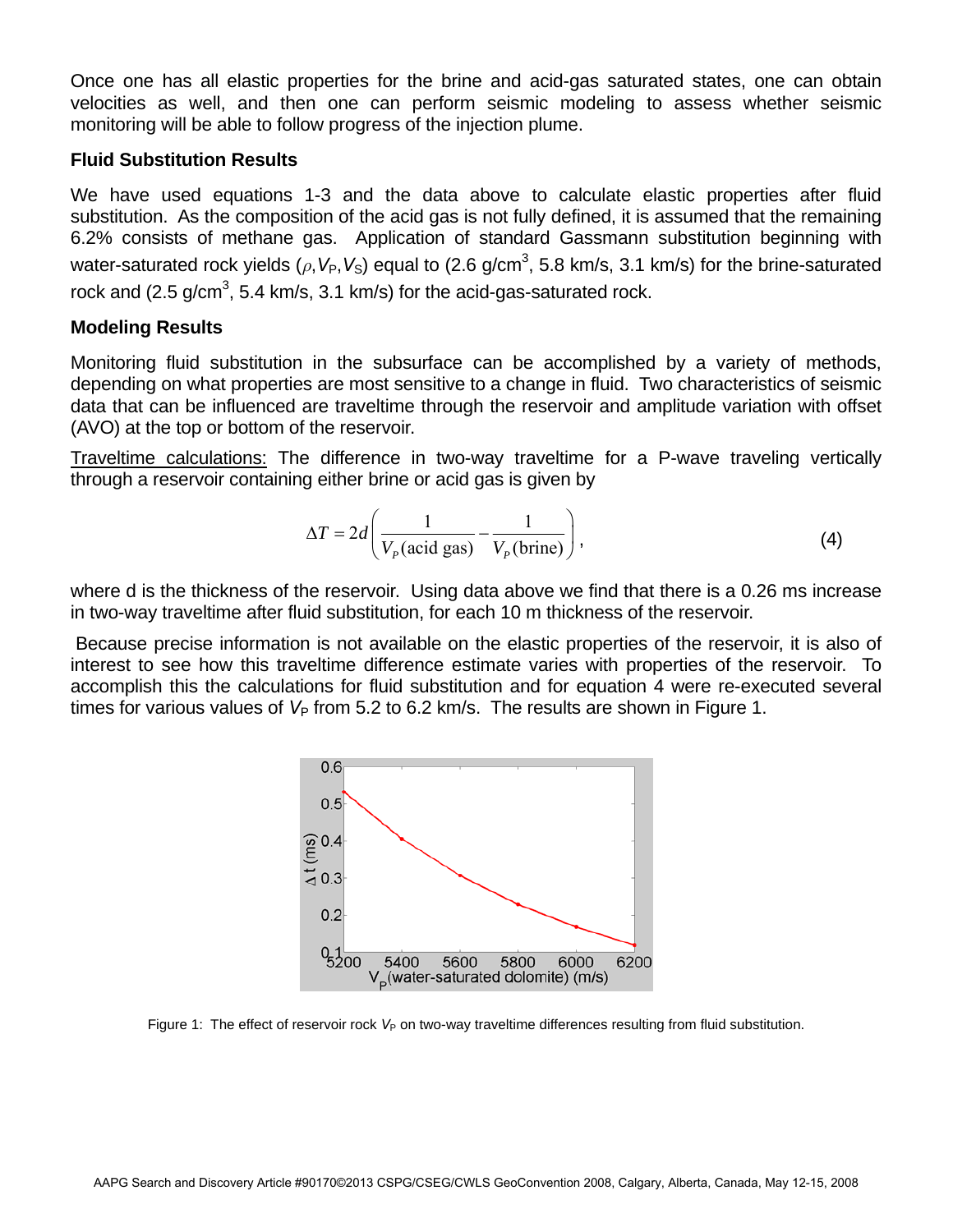For the softer end of the range, traveltime differences are about 0.5 ms per 10 m thickness of the reservoir. This is a measureable amount and suggests that seismic monitoring may be feasible. Of course if  $V_P$  is at the lower end of its range, then  $V_S$  and  $\rho$ , which are positively correlated with  $V_P$ , are likely at the lower end of their ranges as well. However, if we recalculate Figure 1, adjusting V<sub>S</sub> and *ρ* in synchrony with *V*<sub>P</sub>, then a similar graph is obtained, but with  $\Delta t$  ranging from about 0.17 to 0.47 ms, rather than from 0.12 to 0.53 ms.

AVO calculations: The reflectivity at a boundary of the reservoir is influenced not only by the elastic properties of the reservoir, but also the properties of the bounding media. This information can be obtained from well logs, but in the absence of such, we will assume that the surrounding media are composed of the same rock as the reservoir, but simply contain brine rather than acid gas. Again using data above we can calculate the plane-wave Zoeppritz coefficients, with results displayed in Figure 2a.



Figure 2: (a) Reflection coefficient curves defining RPP(*θ* ) at the top and bottom of an acid gas layer. The rock matrix is assumed to be constant across the interfaces, with brine saturation above and below the reservoir. (b) The effect of reservoir rock  $V_P$  on vertical reflectivity  $[R_{\text{PP}}(0)]$  at the top of the injection chamber, given the same assumptions as in Figure 1.

The AVO trends shown in Figure 2a do not suggest a very strong response, but more complete modeling with well logs would be required before drawing any final conclusions on the use of AVO for seismic monitoring of this injection.

For completeness, in analogy to Figure 1, we can consider how varying  $V_P$  affects  $R_{PP}(0)$ , and these results are shown in Figure 2b. Again, for softer reservoirs, the picture is improved, if only moderately.

# **Discussion and Conclusions**

We have performed calculations relevant to the fluid substitution problem for acid gas injection into a deep saline reservoir. Implicit in this Gassmann approach are at least assumptions: 1) The injected acid gas fully displaces the native brine, rather than mixing with it. 2) The injected acid gas does not react with the dolomite reservoir rock to change its elastic properties. These are likely reasonable assumptions on the timescale of the injection program, but would need to be revisited to model long-term storage. Two other assumptions are made in this studies: 1) In the absence of well logs, the properties of the dolomite matrix are estimated from a range of typical values found in the literature. 2) Methane is assumed to account for the fraction of acid gas which is not  $CO_2$  or H<sub>2</sub>S.

Based on the above assumptions, we have shown that, for every ten meters thickness in the injection chamber, a vertical seismic signal will likely have a 0.26 ms longer two-way traveltime than